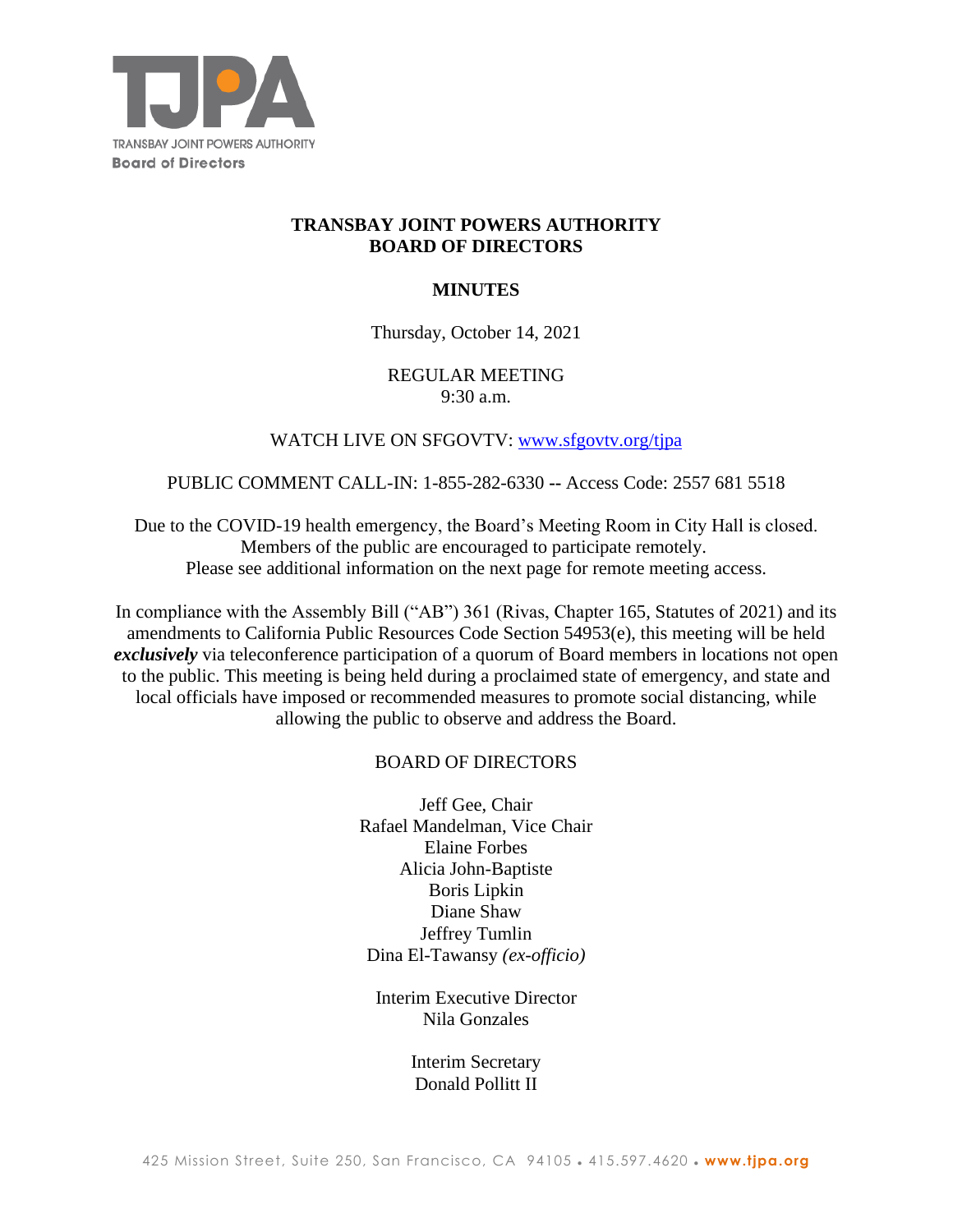# 9:30 – REGULAR MEETING

#### ORDER OF BUSINESS

1. Call to Order

Chair Gee called the meeting to order at 9:35 a.m.

2. Roll Call

Interim Secretary Pollitt announced that Director Ortiz was joining as Director Shaw's alternate, Director Chang was joining as Vice Chair Mandelman's alternate and Director El-Tawansy would not be in attendance.

- Present: Tilly Chang Elaine Forbes Alicia John-Baptiste Boris Lipkin Elsa Ortiz Jeffrey Tumlin Jeff Gee
- Absent: Dina El-Tawansy Rafael Mandelman Diane Shaw
- 3. Communications

Interim Secretary Pollitt provided instructions on the Public Call-in/Comment process.

4. Board of Director's New and Old Business

None.

- 5. Executive Director's Report
	- Project Labor Agreement Quarterly Update
	- Facility Operations Update

Interim Executive Director (ED) Gonzales announced the recent approval of the Communities Facilities District (CFD) bond for up to \$35 million by the San Francisco Board of Supervisors (BOS) and \$2.6 million dollars of requested Prop K funds by the San Francisco County Transportation Authority (SFCTA), noting that obtaining the additional funding for the Downtown Rail Extension (DTX) would not have been successful without the participation and support from TJPA's partners. Those partners include labor partners such as building trades, electrical engineers, sheet metal workers, plumbers, carpenters, painters, and sprinkler fitters, as well as Citizens Advisory Committee (CAC) members and DTX stakeholders such as Friends of DTX, SPUR and Bay Area Council. Interim ED Gonzales extended gratitude to all of TJPA's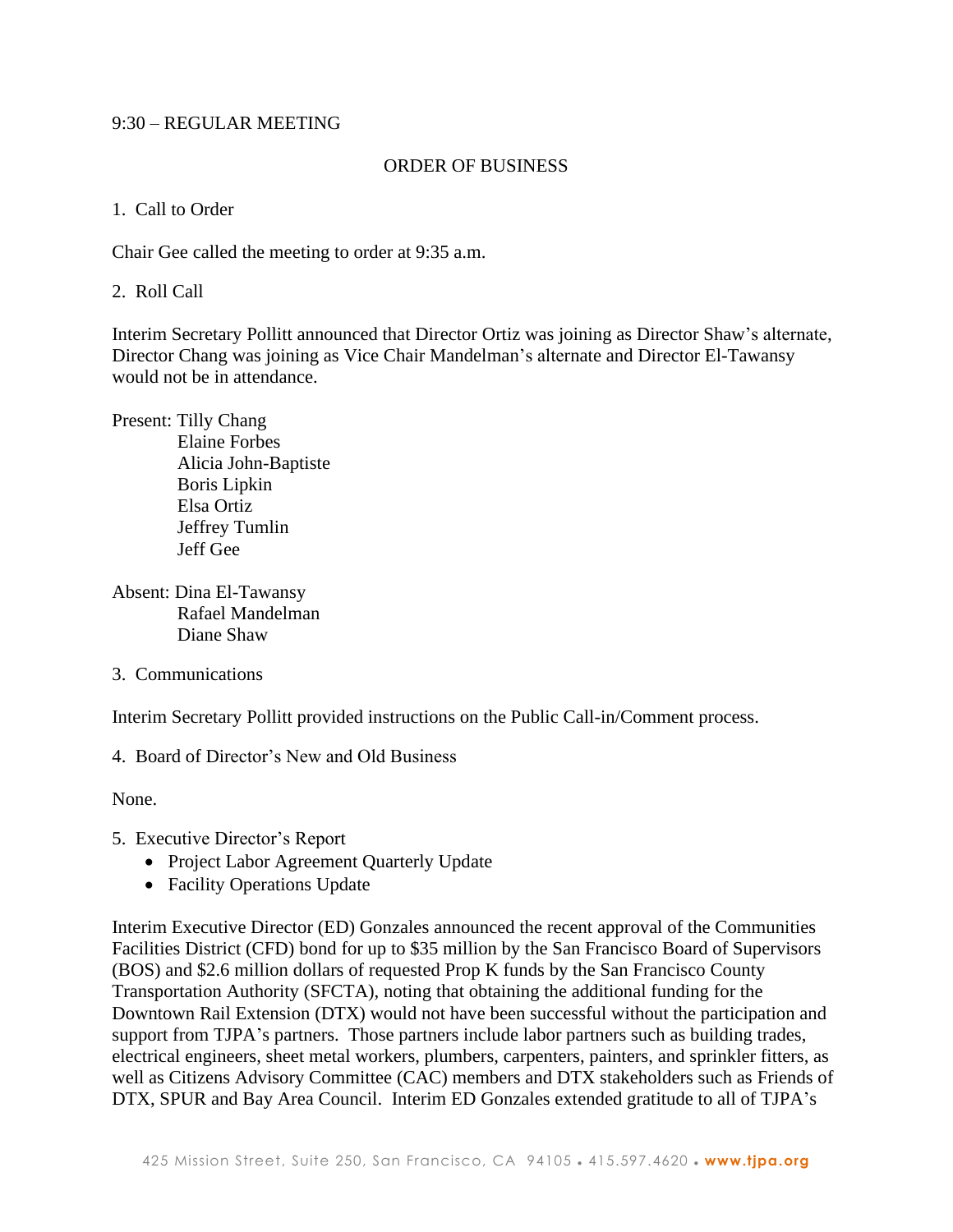partners as their support showed how imperative these funds are to help advance the DTX project forward. She noted that there is a related CFD item before the BOS later this month, which is needed as part of its administrative process.

Interim ED Gonzales reported that the TJPA team has been preparing the Federal Transit Administration's (FTA) New Starts project development letter which is planned to be submitted by the end of October. The TJPA continues to conduct outreach for the DTX, which included presentations to Friends of DTX and Seamless Bay Area and noted that presentations will be provided to the Bay Area Council's transportation committee on October 20 and SFCTA's Expenditure Plan Advisory Committee on October 28. Regarding other DTX funding opportunities, she reported that the TJPA continues to track the congressional federal efforts on the infrastructure package in Washington, D.C. as well as work with its Federal advocates to submit an application for the Federal Railroad Administration's Consolidated Rail Infrastructure and Safety Improvements (CRISI) grant, noting that applications are November 29. She also reported that the TJPA in preparing to apply for significant funding for the DTX from the State's Transit and Intercity Rail Capital Program, noting the call for projects is expected around November 19, with applications expected to be due in March 2022. She also shared that the TJPA is expecting the Metropolitan Transportation Commission (MTC) to approve the final disbursement of the American Rescue Plan formula funds at the end of October for the \$1.2 million of the remaining \$3 million disbursement which MTC has apportioned to the TJPA to cover operating costs.

Interim ED Gonzales highlighted the TJPA's efforts with State advocates, Townsend Public Affairs, and the work that has been done to advance the DTX by providing DTX project briefings to State legislators to share pertinent information on project progress, while tracking and pursuing State funding opportunities. She stated that Townsend Public Affairs has been an instrumental piece in ensuring the TJPA and DTX project continue to be at the forefront of the Bay Area caucus and noted that an Amendment to extend a fourth and final one-year extension with Townsend Public Affairs is on the Consent Calendar for Board consideration and approval.

Interim ED Gonzales reported that the TJPA continues to track the City's response to COVID-19 and asks visitors to remain vigilant regarding masking in the Transit Center except when on the rooftop park. She highlighted that there continues to be an increase in people visiting the park, as well as new retail openings, which John Updike TJPA Facility Director, will cover during his Facility Operations update. She announced that TJPA is partnering with Epiphany Dance Theater to host the 18<sup>th</sup> annual San Francisco Trolley Dances, which will be held in the Transit Center's Grand Hall on October 16 and 17 and stated that more information was available on salesforcetransitcenter.com/events.

Relating to remote meetings, Interim ED Gonzales reported that California Governor Newson signed legislation extending public agencies ability to meet remotely through January 2024, as long as the emergency orders continue and the TJPA Board approves the continuation of meeting remotely through a monthly resolution, noting it is on the Consent Calendar for Board consideration and approval.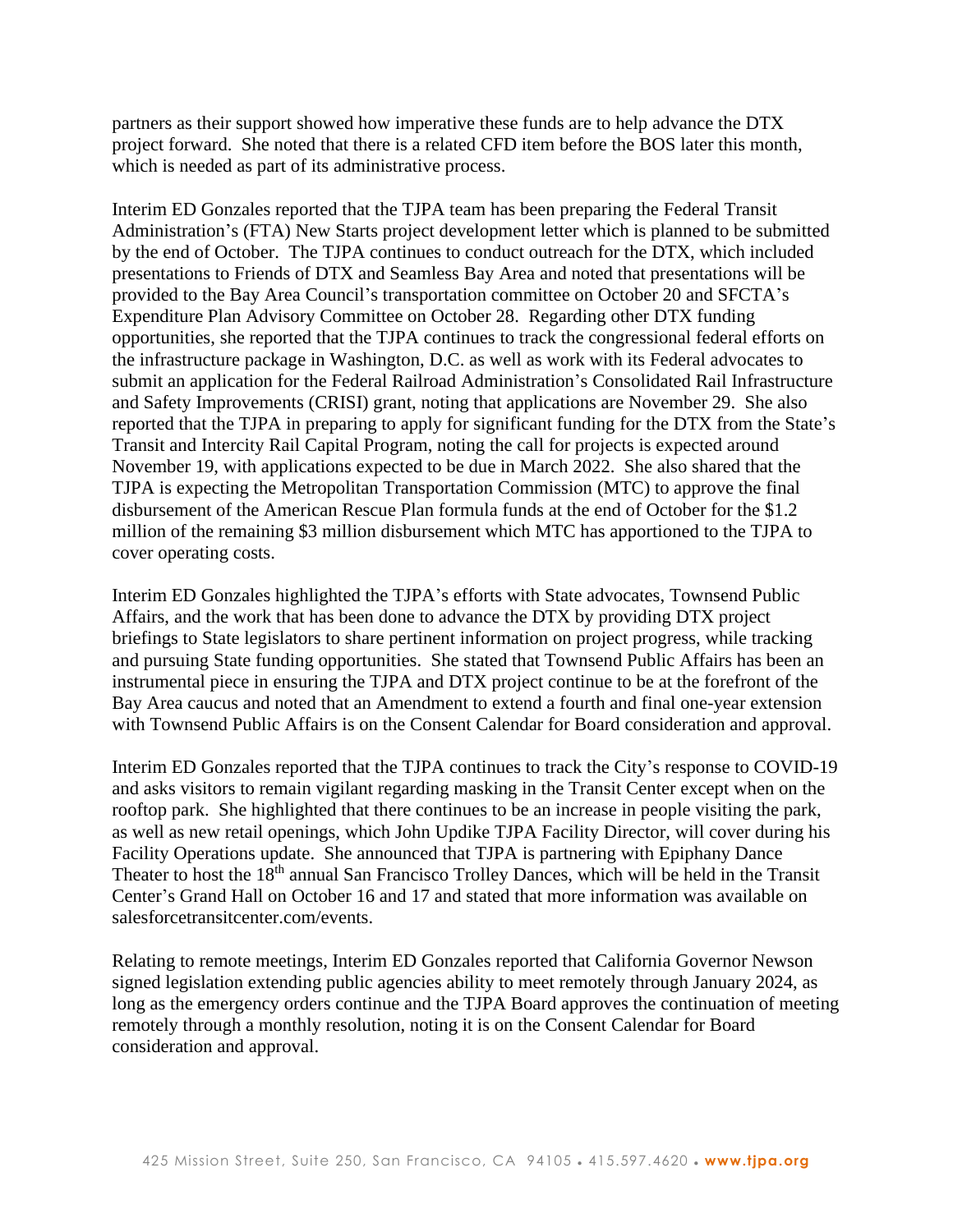Interim ED Gonzales concluded her report by announcing that the TJPA has identified two qualified applicants to fill two mid-term openings on the TJPA CAC, the Bicycle Advocate and the Daily Muni Rider on a line that terminates at or passes through the Transbay Terminal, noting it is on the regular calendar for Board consideration and approval. She also reported that the Project Labor Agreement (PLA) third quarterly report is included in the TJPA Board's packet, noting that it is currently being implemented successfully during Tenant Improvement construction, and that she would be glad to respond to any questions.

John Updike, TJPA Facility Director, presented the Facility Operations Update.

No public comment.

6. Citizens Advisory Committee (CAC) Update

Derrick Holt, TJPA CAC Chair, reported that the CAC had a productive meeting on October 12, noting the CAC appreciated TJPA's new Chief Financial Officer Franklin Wong's attendance and participation. He acknowledged the potential new CAC applicants, noting the CAC appreciates their strong passion for transportation and city planning.

He stated CAC Members appreciated the DTX Project Development presentation by Alfonso Rodriguez, TJPA DTX Project Director. He also stated that CAC members appreciated the presentation on the DTX Rebranding and Outreach Plan Efforts by Lily Madjus Wu, TJPA Communications and Legislative Affairs Manager, and emphasized the importance of the public surveys and future engagement objectives.

Chair Holt concluded his report by stating the CAC appreciated the Facility Operations Update presentation by John Updike, TJPA Facility Director, noting CAC members are excited to see all of the current offerings at Salesforce Park. He thanked Member Stephens for staying on as the Daily MUNI Rider until a replacement was found.

No public comment.

#### 7. Public Comment

Members of the public may address the Authority on matters that are within the Authority's jurisdiction and are not on today's calendar.

Roland Lebrun suggested that TJPA follow BART and Caltrain's public meeting process and provide live video access to the public. Mr. Lebrun also suggested TJPA consider investing in live transcript features. He further suggested Board meetings be rescheduled to avoid conflicts with BART's Board meeting.

# THE FOLLOWING MATTERS BEFORE THE TRANSBAY JOINT POWERS AUTHORITY ARE RECOMMENDED FOR ACTION AS STATED BY THE INTERIM EXECUTIVE DIRECTOR OR THE CHAIR.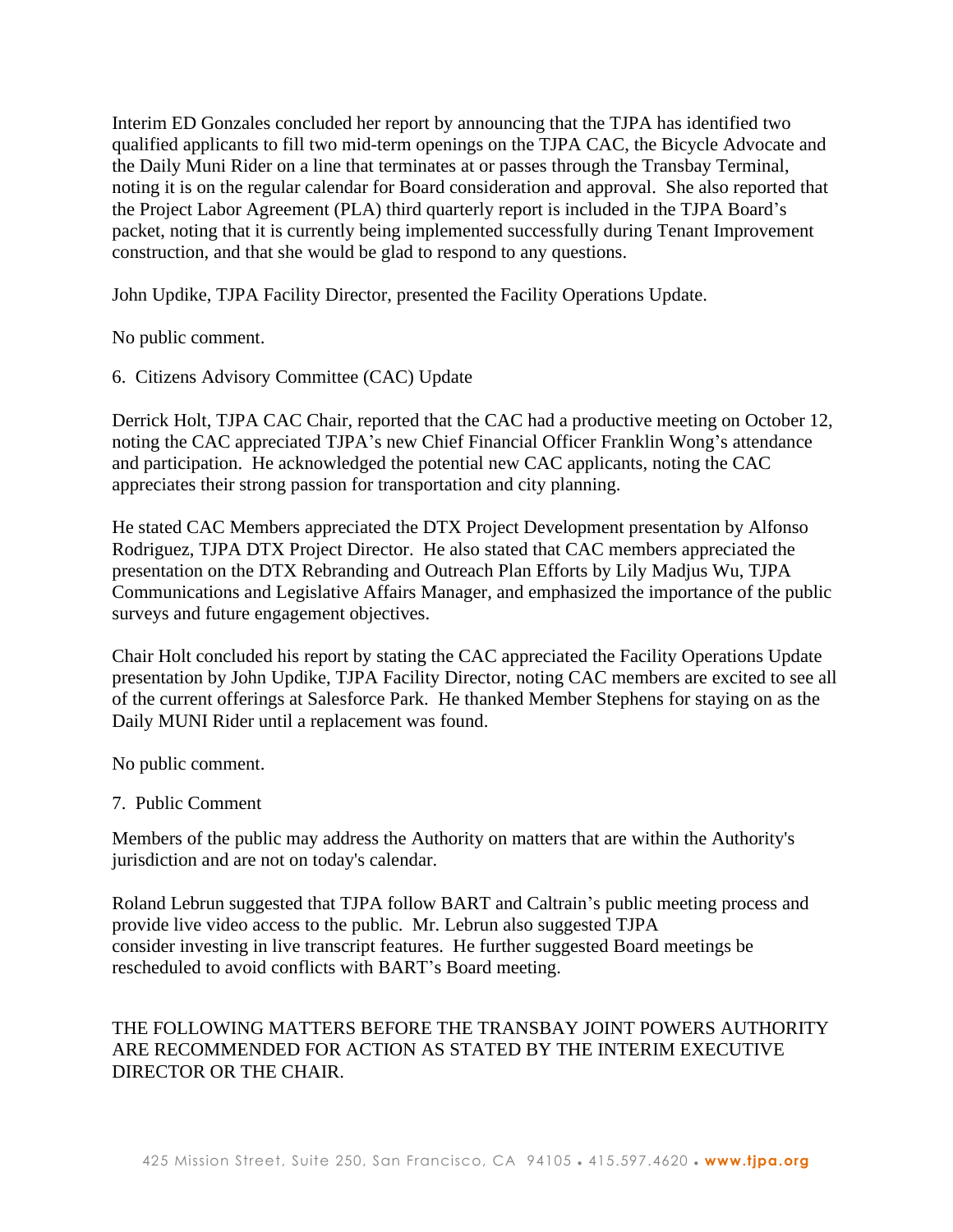# CONSENT CALENDAR

8. All matters listed hereunder constitute a Consent Calendar, are considered to be routine by the Transbay Joint Powers Authority, and will be acted upon by a single vote. There will be no separate discussion of these items unless a member of the Board or the public so requests, in which event the matter shall be removed from the Consent Calendar and considered as a separate item.

(8.1) Approving the Minutes of the September 9, 2021 meeting.

This Item was considered separately at the request of Director Ortiz.

No public comment.

On the motion to approve:

ADOPTED: AYES – Chang, Forbes, John-Baptiste, Lipkin, Tumlin and Gee ABSTAIN – Ortiz

(8.2) Approving the continued use of teleconferencing technologies for meetings of the legislative bodies of the TJPA pursuant to the provisions of Assembly Bill 361.

# RESOLUTION 21-029

(8.3) Authorizing the Interim Executive Director to execute an amendment to extend the agreement for State Advocacy Services with Townsend Public Affairs, Inc. for one year at the rate of \$111,000.

# RESOLUTION 21-030

No public comment.

On the motion to approve the Consent Calendar:

ADOPTED: AYES – Chang, Forbes, John-Baptiste, Lipkin, Ortiz, Tumlin and Gee

# REGULAR CALENDAR

9. Authorizing the Interim Executive Director to execute two lease agreements with Barebottle Brewing Company for the main plaza space in Salesforce Park to provide food and beverage services in the park, and for a space under the main escalators of the Grand Hall to provide food and beverage service in the Grand Hall for a 10-year term.

John Updike, TJPA Facility Director, presented the item.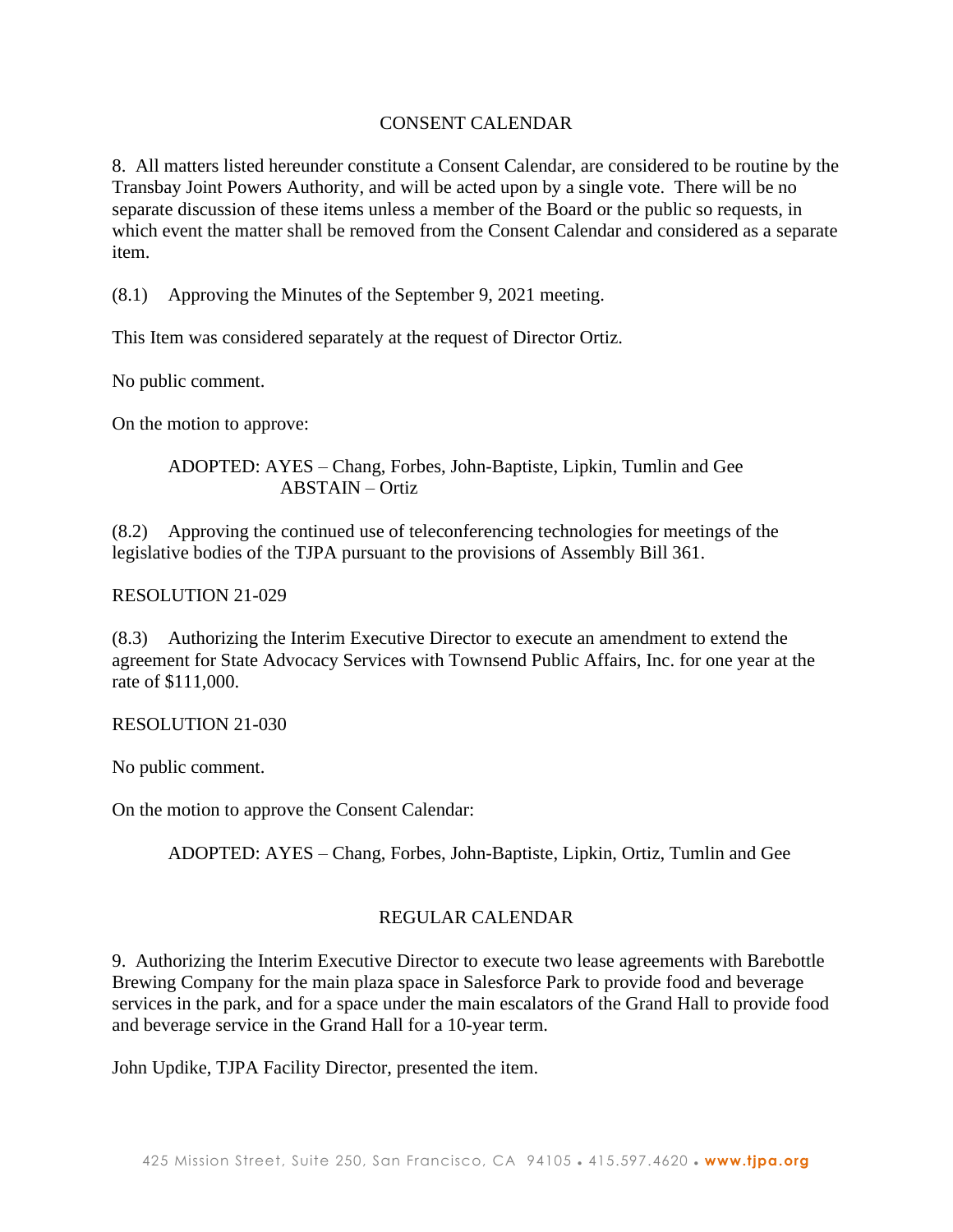# RESOLUTION 21-031

No public comment.

On the motion to approve:

ADOPTED: AYES – Chang, Forbes, John-Baptiste, Lipkin, Ortiz, Tumlin and Gee

10. Approving the recommended applicants to serve as members of the TJPA Citizens Advisory Committee to fill the two open mid-term seats.

Lily Madjus Wu, TJPA Communications and Legislative Affairs Manager, presented the item.

RESOLUTION 21-032

No public comment.

On the motion to approve:

ADOPTED: AYES – Chang, Forbes, John-Baptiste, Lipkin, Ortiz, Tumlin and Gee

11. Authorizing the Interim Executive Director to execute a fourth amendment to the Block 4 Option Agreement, dated June 22, 2016, by and among the Successor Agency to the Redevelopment Agency of the City and County of San Francisco ("OCII") and F4 Transbay Partners.

Deborah Miller, TJPA Legal Counsel, presented the item.

RESOLUTION 21-033

No public comment.

On the motion to approve:

ADOPTED: AYES – Chang, Forbes, John-Baptiste, Lipkin, Ortiz, Tumlin and Gee

12. San Francisco Peninsula Rail Program Executive Steering Committee (ESC) Update.

Michelle Bouchard, Acting Executive Director of Caltrain and ESC Chair, presented the item.

Director Lipkin referenced TJPA Board Item 8.2, which grants the TJPA Board and CAC to continue to meet remotely and asked if that applied to the ESC. Ms. Miller replied that it is recommended that the ESC adopts its own motion at its next meeting to continue to meet remotely, while ensuring Brown Act compliance under AB 361, given that it is a body that was established by the TJPA and its partner agencies.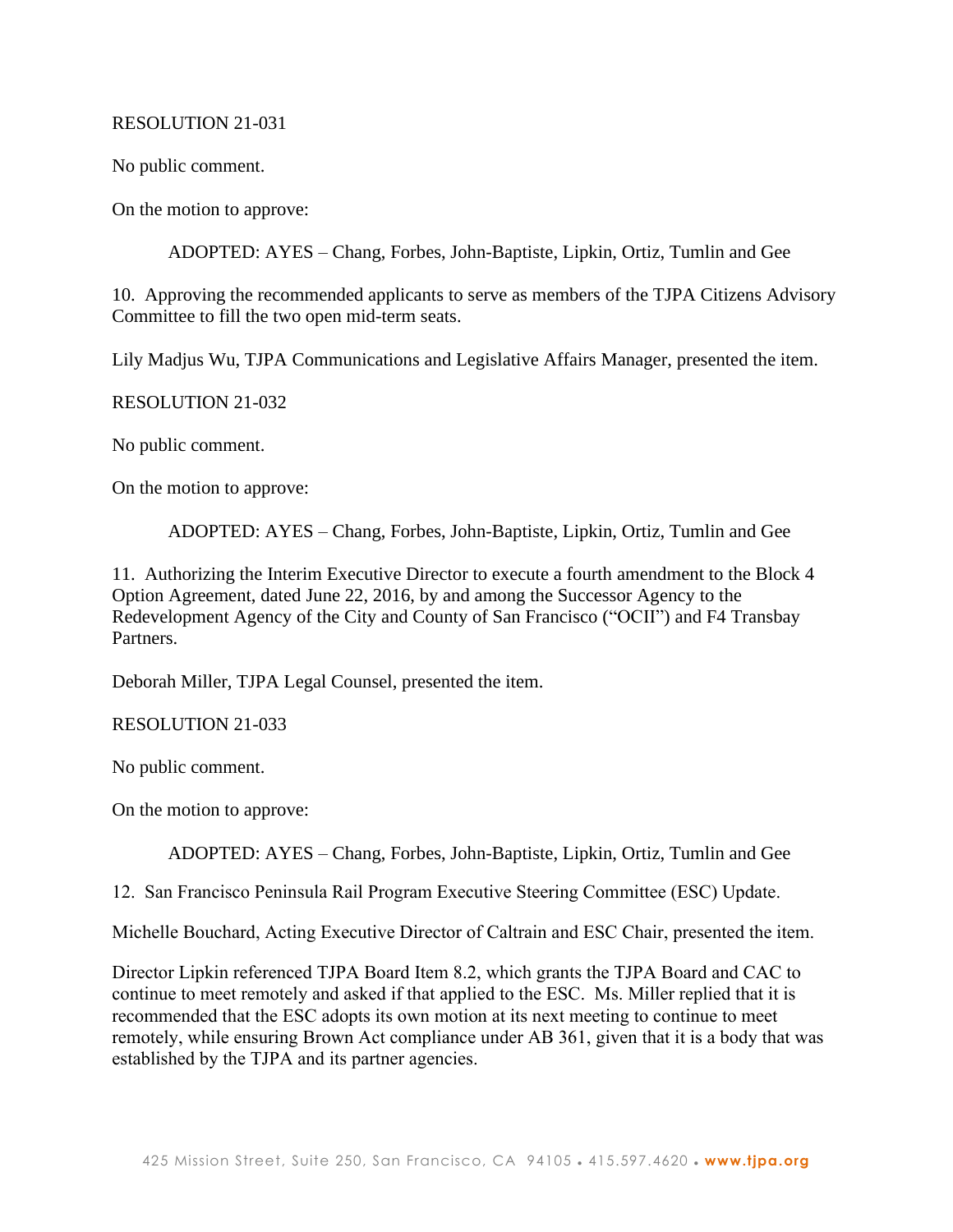Director Forbes thanked ESC Chair Bouchard for the report and highlighted the multi-agency partnership and how well the structure is working to produce results. She referenced the organizational chart shown in the presentation and suggested that the Board again considers the organizational structure chart and the empowerment of the Executive Director in the chart. She also suggested the Board examine the reporting structure of the chart with TJPA's next ED to ensure it is as strong as it can be.

# Public Comment:

Roland Lebrun referenced slide 6 of the presentation, highlighting Design Configuration Changes, and expressed concern regarding potential impacts and implied that TJPA has known about these impacts, given that the Operations Analysis was completed in April 2021.

13. Presentation on the Downtown Rail Extension Rebranding and Outreach Plan Efforts.

Lily Madjus Wu, TJPA Communications and Legislative Affairs Manager, presented the item.

# Public Comment:

Roland Lebrun suggested the TJPA Board consider removing the concept of the Transit Center being CHSRA's Northern Terminus, as he thinks it is likely to be Sacramento. He expressed concern regarding Townsend Public Affairs, stating that they have been useful in the past to help with damage control but suggested the TJPA consider a different firm for its needs.

# RECESS REGULAR MEETING AND CONVENE CLOSED SESSION

There was no member of the public who indicated that they would like to comment on the items scheduled for discussion in closed session.

# CLOSED SESSION

# 14. Call to Order

Chair Gee called the Closed Session to order 10:41 a.m.

15. Roll Call

Present: Tilly Chang Elaine Forbes Alicia John-Baptiste Boris Lipkin Elsa Ortiz Jeffrey Tumlin Jeff Gee

Absent: Dina El-Tawansy Rafael Mandelman Diane Shaw